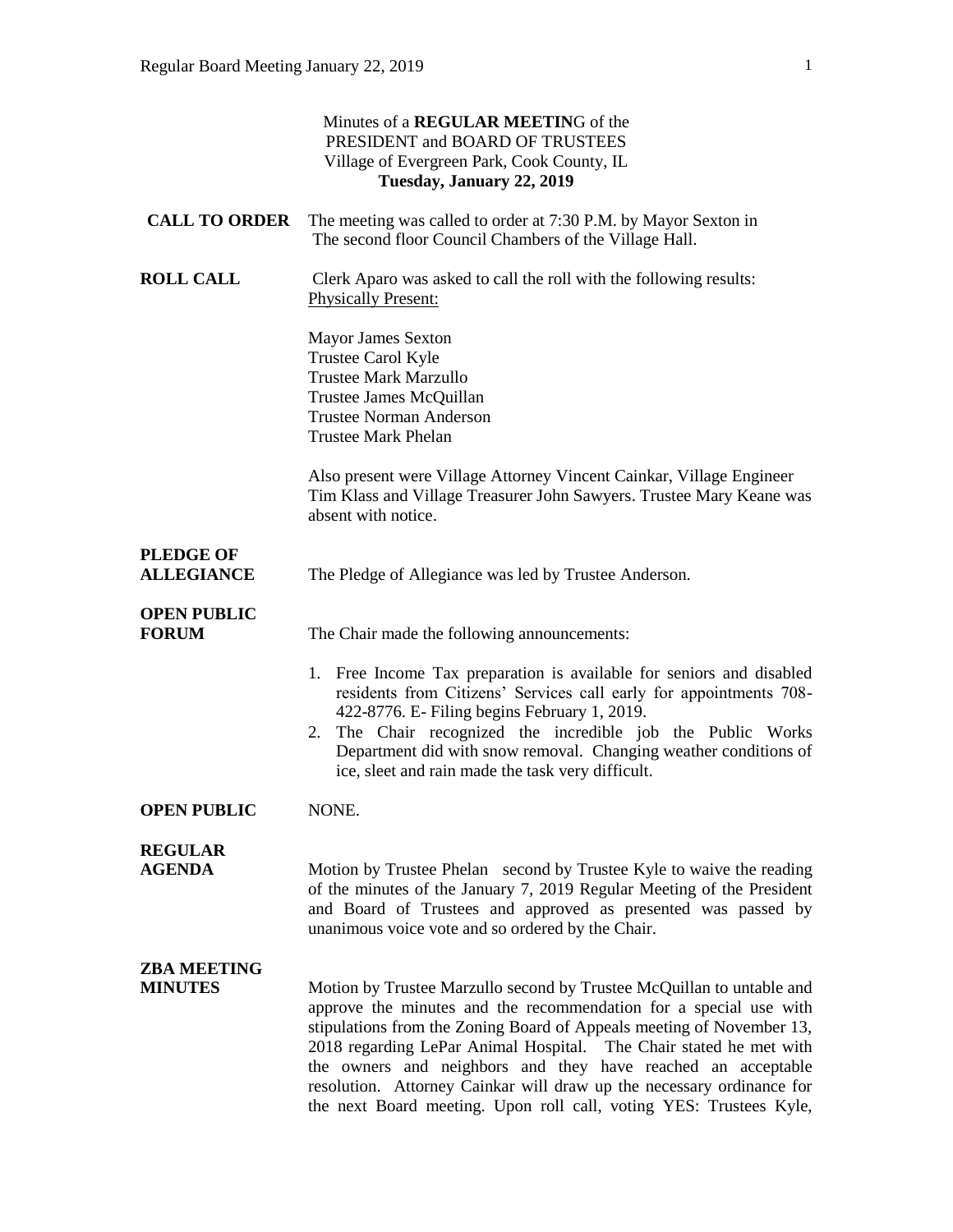Marzullo, McQuillan, Anderson and Phelan; voting NO: NONE. The motion was passed and so ordered by the Chair.

## **RESOLUTION**

**NO. 6-2018** Motion by Trustee Phelan second by Trustee Kyle to approve **Resolution NO. 6-2019** with expenditures of the General Corporate Fund of \$ 435,463.78 and the Water Management Fund in the amount of \$211,340.91 and Capital Improvement Fund, \$ 916,901.49 and Self Insurance Fund,\$ 2,181.79 and Street Bond Fund \$ 49,250.00 for a total of \$ 1,615,137.97. Upon roll call, voting YES: Trustees Marzullo, McQuillan, Anderson, Phelan and Kyle; voting NO: NONE. The motion was passed and so ordered by the Chair.

### **VILLAGE TREASURER'S REPORT**

Motion by Trustee Marzullo second by Trustee Anderson to approve the Village Treasurer's report for **December 2018** for information and file in the amount of \$6,125,305.30 in General Fund and \$ 4,308,249.36 in Sewer and Water Fund. The motion was passed by unanimous voice vote and so ordered by the Chair.

## **BUSINESS**

**CERTIFICATES** NONE.

The Chair reported the he spoke to the owner of the Evergreen Plaza today and reported the stores are doing very well and Whole Foods should be open soon in March.

### **ORDINANCE**

**NO. 3-2019** Motion by Trustee Marzullo second by Trustee Kyle to approve **ORDINANCE NO. 3-2019, 'AN ORDINANCE PROVIDING FOR AN APPROPRIATION FOR CORPORATE PURPOSES FOR THE FISCAL YEAR BEGINNING NOVEMBER 1, 2018 AND ENDING OCTOBER 31, 2019 FOR THE VILLAGE OF EVERGREEN**  PARK, COOK COUNTY, ILLINOIS." The Chair noted the total is \$39,461,523.00. Upon roll call voting YES: Trustees McQuillan, Anderson, Phelan, Kyle and Marzullo; voting NO: NONE. The motion was passed and so ordered by the Chair.

# **RESOLUTION**

**NO. 1-2019** Motion by Trustee McQuillan second by Trustee Phelan to approve **RESOLUTION NO. 1-2019, 'A RESOLUTION OF THE VILLAGE OF EVERGREEN PARK, COOK COUNTY, ILLINOIS, HOLDING THE ILLINOIS DEPARTMENT OF TRANSPORTATION HARMLESS FOR WORK PERFORMED UNDER AN IDOT PERMIT."** Upon roll call voting YES: Trustees, Anderson, Phelan, Kyle, Marzullo and McQuillan; voting NO: NONE. The motion was passed and so ordered by the Chair.

### **EPFD**

**ANNUAL REPORT** The Chair introduced Fire Chief Ron Kleinhaus who gave a recap of the Fire Department Annual Report. Chief Kleinhaus reported there were 3,193 calls including 2,450 EMS responses and 743 fire incidents. Also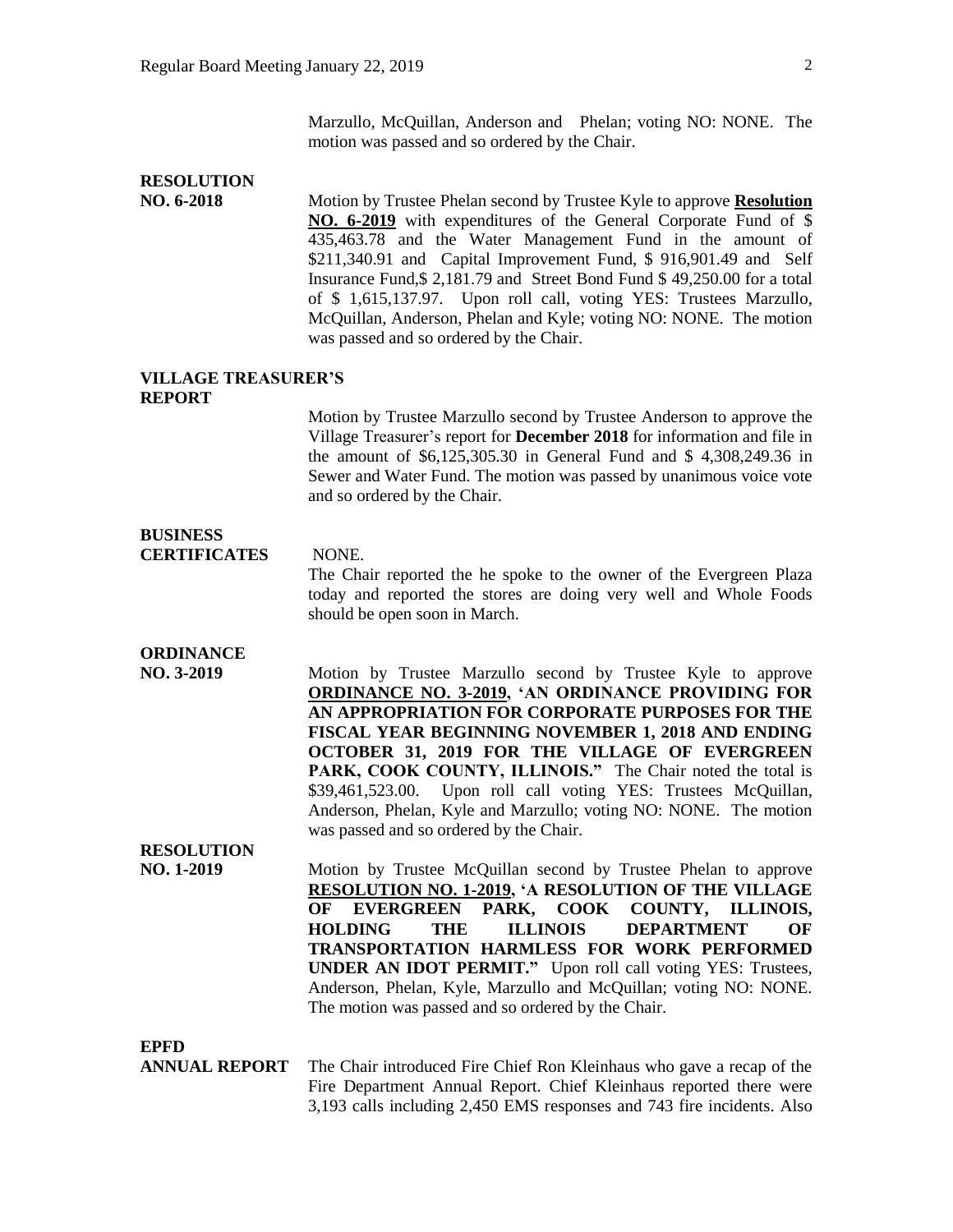|                                    | in 2018 two (2) lives were lost due to a residential structure fire. This<br>was the first loss of life in over thirty five years. Public Education<br>programs continue to expand. New equipment on order includes a 2019<br>Emergency One Pumper coming in November and a 2019 Wheeled<br>Coach Ambulance arriving in April. The Chair commended the men and<br>women of the Fire Department for their dedication.                                                                                                                                                                                                                                      |
|------------------------------------|-----------------------------------------------------------------------------------------------------------------------------------------------------------------------------------------------------------------------------------------------------------------------------------------------------------------------------------------------------------------------------------------------------------------------------------------------------------------------------------------------------------------------------------------------------------------------------------------------------------------------------------------------------------|
| <b>EPPD NEW</b><br><b>VEHICLES</b> | Motion by Trustee Phelan second by Trustee Kyle to approve the Police<br>Chief Saunders request for (4) four new Police Cars under State<br>Purchasing from Currie Motors. The total purchase is \$132,674.00.<br>Upon roll call voting YES: Trustees Phelan, Kyle, Marzullo, McQuillan<br>and Anderson; voting NO: NONE. The motion was passed and so<br>ordered by the Chair.                                                                                                                                                                                                                                                                           |
| <b>ENGINEER'S</b><br><b>REPORT</b> | Village Engineer Mr. Klass had no report.                                                                                                                                                                                                                                                                                                                                                                                                                                                                                                                                                                                                                 |
| <b>ATTORNEY'S</b><br><b>REPORT</b> | Village Attorney Vince Cainkar had no report.                                                                                                                                                                                                                                                                                                                                                                                                                                                                                                                                                                                                             |
| <b>BIDS</b>                        | Motion by Trustee Kyle second by Trustee Marzullo to waive the<br>bidding process and purchase a play set from NuToys Leisure Products<br>in the amount of $$33,895.00$ . This is a specialty item. The drawings<br>have been displayed in the lobby of the Village Hall for review. The<br>Chair thanked Trustee Kyle for her involvement in the process of the<br>park equipment purchase. Trustee Kyle noted we have worked with this<br>company before and they are extremely helpful. Upon roll call voting<br>YES: Trustees, Kyle, Marzullo, McQuillan, Anderson and Phelan; voting<br>NO: NONE. The motion was passed and so ordered by the Chair. |
|                                    | Motion by Trustee Phelan second by Trustee Anderson to approve the<br>PW Director's request to for the asbestos survey, abatement and<br>demolition of the old Community Center Building to the low bidder<br>Bechstein Construction in the amount of \$187,874.00. Upon roll call<br>voting YES: Trustees, Marzullo, McQuillan, Keane, Anderson and<br>Phelan; voting NO: NONE. The motion was passed and so ordered by<br>the Chair.                                                                                                                                                                                                                    |
|                                    | Motion by Trustee Marzullo second by Trustee Kyle to approve the PW<br>Director's request to solicit bids for the 2019-2020 Landscape<br>Maintenance Contract for various Village properties. Upon roll call<br>voting YES: Trustees, McQuillan, Keane, Anderson, Phelan and Kyle;<br>voting NO: NONE. The motion was passed and so ordered by the Chair.                                                                                                                                                                                                                                                                                                 |
| MISC.                              | The Chair noted there were $(5)$ five payouts of \$ 8,360.00 to Craig<br>Podalak Architects for the new Community Center totaling \$41,800.<br>INFORMATION ONLY NO VOTE REQUIRED.                                                                                                                                                                                                                                                                                                                                                                                                                                                                         |